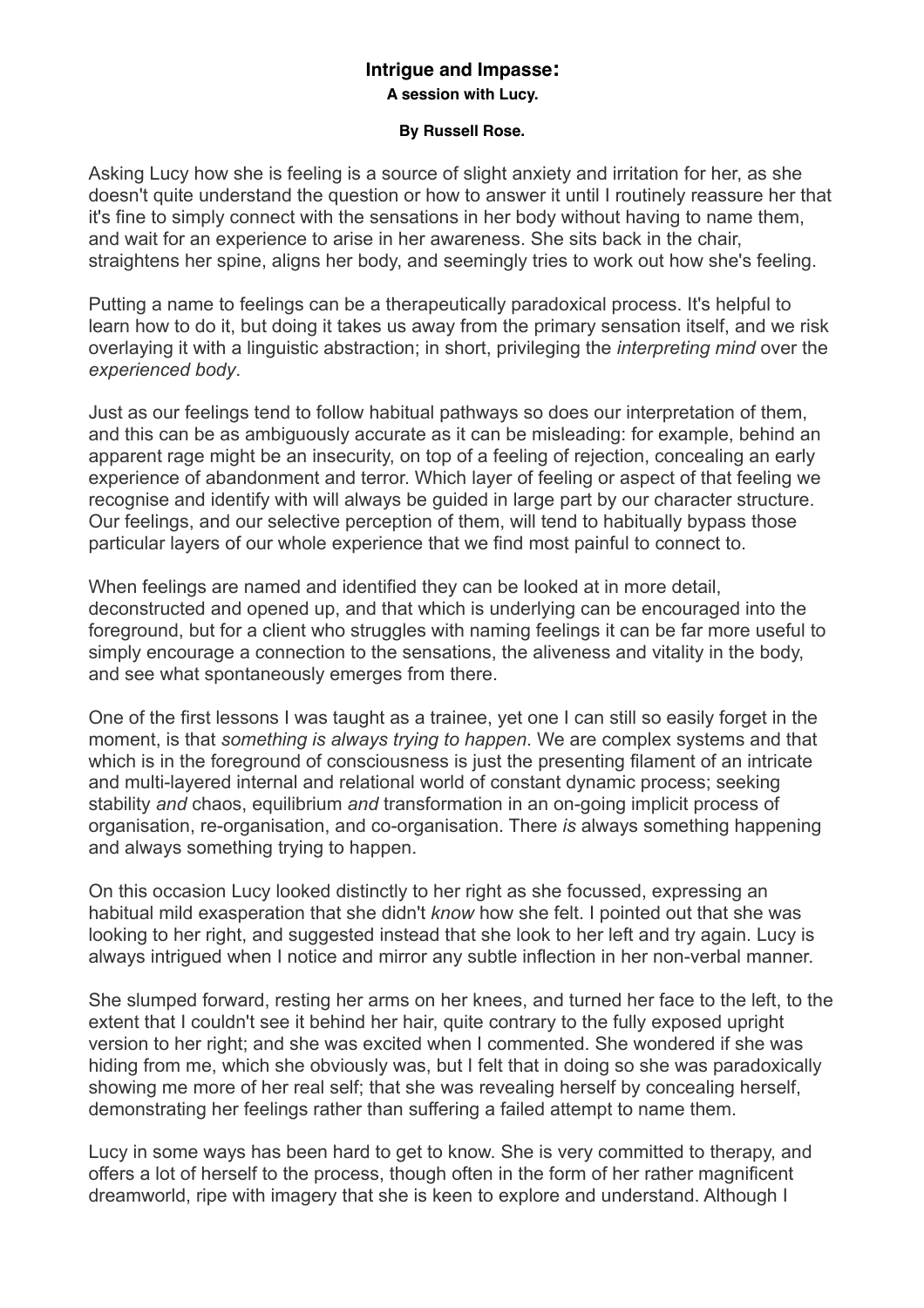### **By Russell Rose.**

really enjoy and appreciate this dominant side of her mind, I've long felt conflicted about it. On the one hand, it is an incredibly revealing window into her psyche, offering up insight and intimacy, but on the other hand I worry that her depth of connection to the night-time storylines serves to reinforce her disconnection from herself and from her relationship to the waking world at large. What she isn't connected to when awake becomes more accessibly symbolised in her sleep, both revealing and concealing her, but ultimately maintaining her secluded safe distance.

Lucy has become a little separated from the world. Very intelligent and educated, she spends much of her working life doing cleaning jobs for low pay and in relative isolation, doesn't seem to have a great many friends, certainly none significant enough to occupy much air-time in therapy, and hasn't had a relationship in some years. To my mind, there's something of a hermit about Lucy, popping out of her cave to forage, coming into contact with some familiar faces as she does so, and developing connections en route who are. whilst to some extent satisfying, rarely invited home. I often feel that I am the only person who is really trying to get to know her.

Intrigued by herself, she flitted back to the 'right' position, interested in exploring, and as I began to comment on this sudden movement she talked over me in a high voice, then immediately apologised. I like this spontaneous high voice in her, as I feel that the real Lucy is popping out through the restraints of appropriateness.

Interested by this emerging moment, I overruled an inclination to return her to the 'left' position, to explore that or at least her resistance to staying there. Asking her instead why she'd felt the need to apologise for her high-voice, she spoke of it in slightly embarrassed terms, and abruptly moved her hand in front of her mouth, fingers pointing to her face, as though she was holding a tennis-ball. The image that came to me was of a muzzle. That she should make an image of a muzzle in front of her face intrigued her, and we agreed to explore it.

I put my hand over her mouth and told her to be quiet, to stop raising her voice. Lucy has a considerable but very suppressed temper that has never been unleashed at me. Putting my hand over her mouth, I was aware that I was taking us beyond our respective comfort zones and potentially into the highly charged territory of enactment, and I imagined that I might become an outer manifestation of the figure that always keeps her quiet, the 'bad object' that muffles and disallows her voice.

The moment I touched her mouth the charge died and she gently removed my hand within a second or so, and said that her mother's face had come to mind. Her mother is kindly in many ways, but Lucy understands her also as someone likely to throw scorn at the child's neediness: "who do you think you are..." kind of thing.

On reflection, I can see that I took the image of the muzzle too literally, as an object rather than as a consequence, whereas the image now seems more obviously that of the nearby snarling mouth of a reproachful parent.

My impression of Lucy's childhood is that her generally decent parents disallowed her expressive self when it really mattered, when it went beyond the normal everyday needs of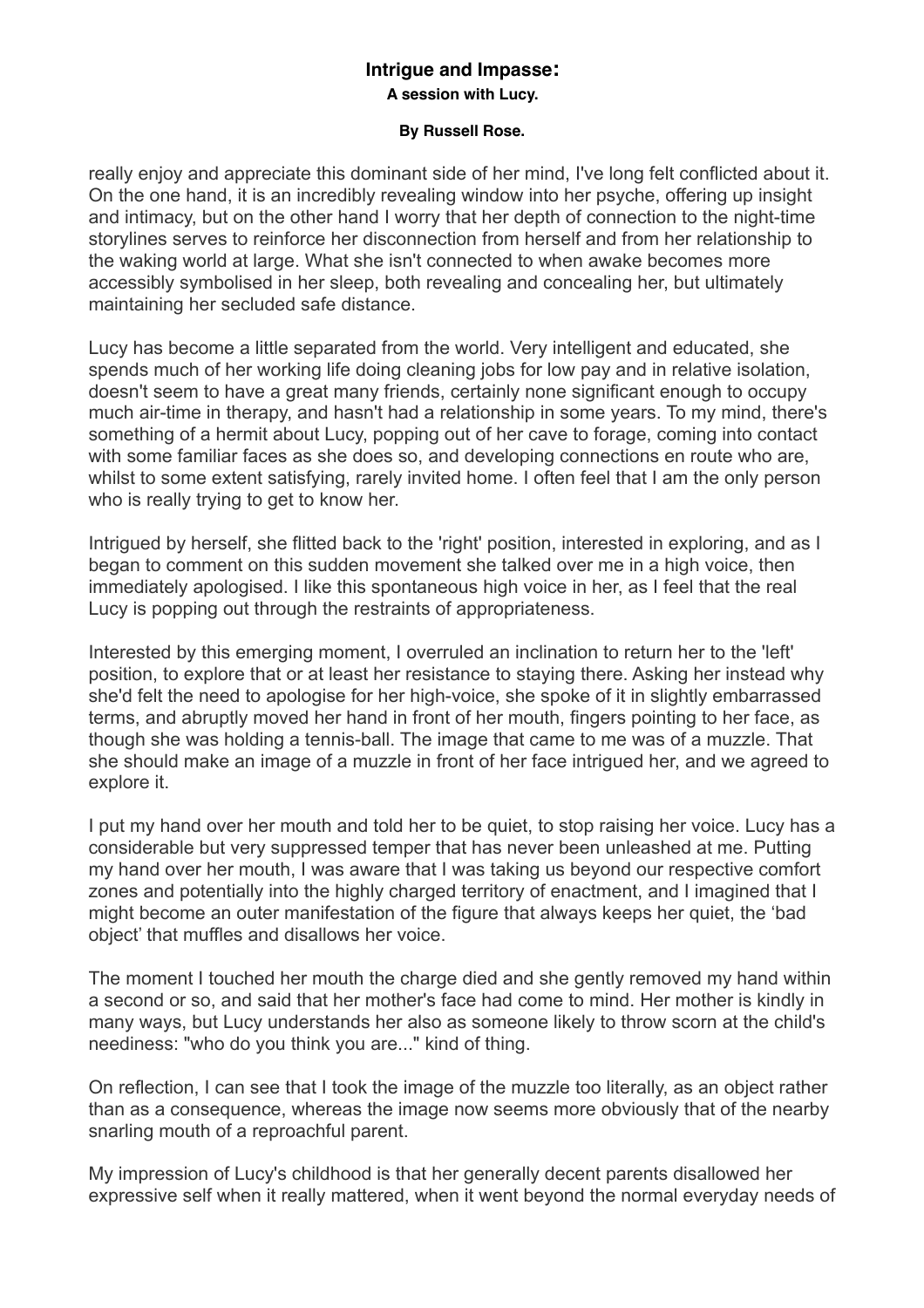### **By Russell Rose.**

a child. With both parents having compromised their dreams in order to maintain the family-unit, my sense is that she was implicitly required to do so too, and that when she didn't their underlying resentment would translate into a dismissive, sometimes punishing, and sometimes scornful reproach. This particular theme can often upset her, but it didn't this time. Instead she was quite matter-of-fact about it, and continued in this vein as she remembered a story that had been told to her about her infancy.

A child prone to crying at night, her parents had taken the advice of covering the top and sides of her her cot with a blanket and - following the standard wisdom of the day - they ignored her cries until they stopped. In the morning her mother entered Lucy's bedroom and feared that she was dead, as the blanket had fallen over the silent and still baby's face. Lucy said spontaneously that she'd been flailing and it had fallen, spoken as though a direct memory, and that her cries had been ignored. She quickly qualified her spontaneous remark by ensuring that I understood that she couldn't actually remember the incident; and it seemed that this accurate rationalisation over the spontaneous remark dampened any affect that might have arisen, as rationalisations generally do.

I was interested though in my own emotional response. Often when I perceive some process of suppression occurring in the client, I will feel in my own bodymind at least some sense of what is being suppressed – an embodied resonance communicated by right-brain attunement and mirror neurones, picked up and processed implicitly. However, I was quite calm too, fascinated by it all but largely unmoved emotionally.

My curiosity and emotional dissociation was further reinforced rather than compromised when I remembered an equivalent story from my own parents about me. Exhausted from the nightly rhythm of responding to my cries with attention, they decided to hold back from going to me one night, to see if I cried myself out. After quarter of an hour, I started singing a lullaby and then went back to sleep. The story was told as an example of how it's sometimes worth ignoring the more alternative wisdom of the day and just letting the child effectively self-regulate. I'd sung myself to sleep because no-one else would, having summoned my internalised parent and abruptly learnt to manage my own distress by reenacting the response that I had anticipated but which hadn't come. Strangely though, I still felt nothing much except intrigue.

As I came to think of it in that momentary pause in the session, I remembered that I had often characterised my own childhood as being brought up by two good people who nevertheless generally didn't listen for my voice beyond the fundamentals of a child's basic needs; and as I'm writing this, I've remembered that in the processing time following my mother's death a few years ago, I came upon the realisation that it hadn't just been she who had been sacrificial in service of our family unit, as I'd always felt, but that my father very much had too, probably far more so in fact.

Anyone who has known me for a while knows that I have an embedded inclination to subjugate my own feelings in service of *what I think* people close to me need from me; and much of my personal work over the years has been to notice and disentangle my habitual characterological patterns of self-neglect and vicarious gratification from a more primary temperament that has always found it easy and natural to help. However, there's no denying that for much of my life I habitually hid my wounded, protesting, and furious self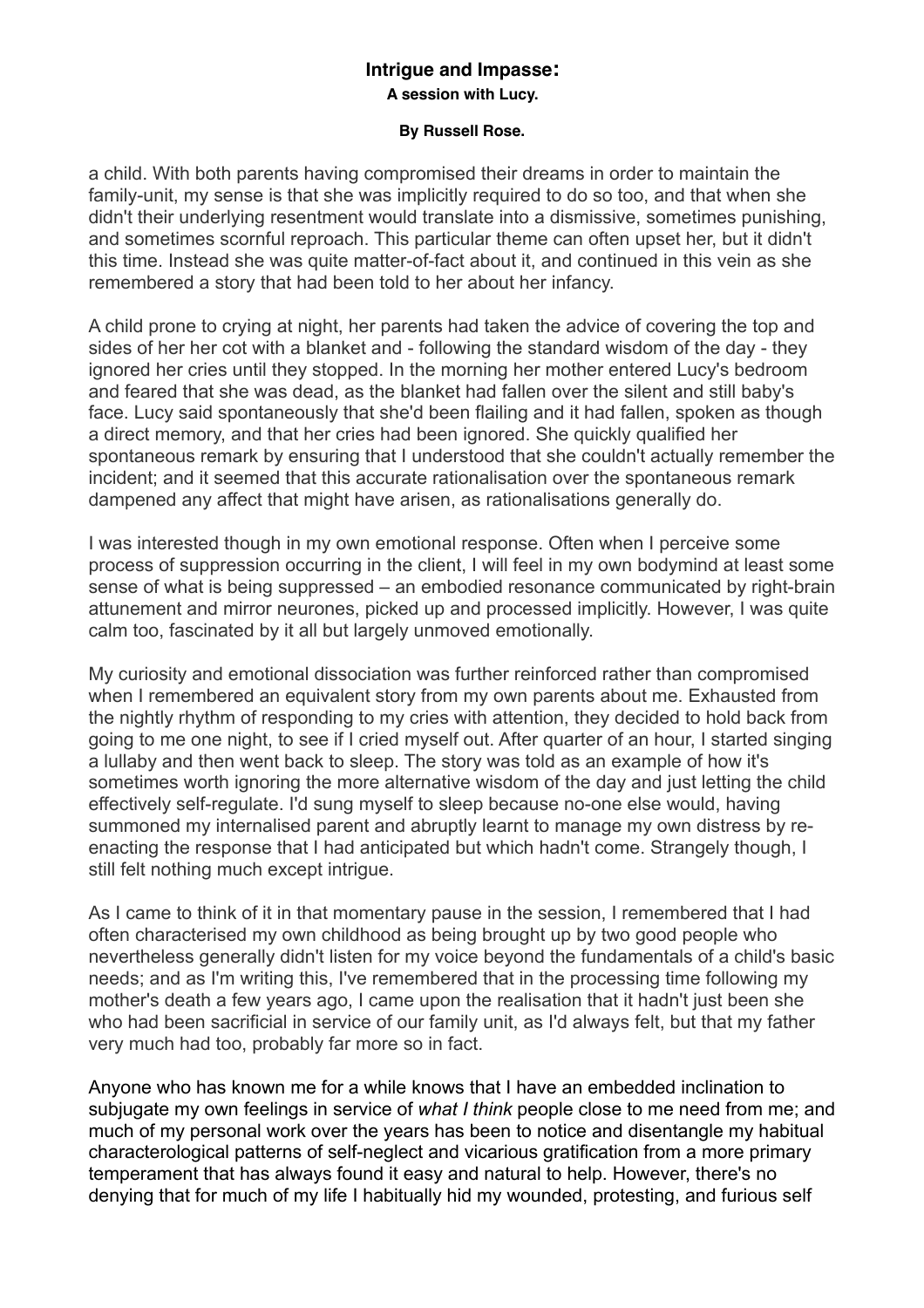### **By Russell Rose.**

behind a compulsion to give. Lucy's parents and my parents had not lived the lives that they had imagined for themselves, and both Lucy and I had kept our deeper selves hidden in our respective caves and behind our respective variations of servitude.

Even without these subsequent realisations, it became obvious to me in the session that I *had* become caught up in an enactment. Lucy's childhood failed to attend to her deeper feelings, those that would unsettle the family-structure; she paralleled this in her relationship with herself, and I was paralleling it in the session with her. Neither of us were dropping into the feelings, but instead unconsciously colluded in our disconnection from them. Despite my attempt to encourage enactment, and despite the usefulness of the emerging image of her mother, I had aligned myself with the defensive adaptations that kept her pain quiet, that disallowed the high-pitched protest of the unsatisfied child. This is a familiar and paradoxical impasse in my relationship with Lucy, whereby the degree of insight isn't necessarily matched with a corresponding emotional re-experience.

Frustrated with myself, I tried to drop my awareness into my body in search of more feeling, but Lucy waylaid me by returning to the dream that she had begun the session with; which could hardly have been more coherent. The abiding image was of a little mouse, lying on its back in a box that was too small for it, with the end of its own tail in its mouth. Symbolically there is an obvious link to The Ouroboros, the serpent that devours its own tail in a symbol of eternity, the potency of the snake though replaced with, ironically, one of its common prey; the mouse, famed of course as a yardstick for quietness.

However, for me the image signified more simply the quiet child kept small, trapped in a literal and symbolic cot, contained by the incapacity of others to cope with its growth, expression, and expansion, sucking its own tail as an infant might suck its own thumb or sing itself back to sleep when yearning for the unavailable parent; an image of introspection, trapped isolation, and forced self-soothing.

It seemed that her dream-image meant as much to me as it did to her, and it encapsulated the underlying sense of connection that I've always experienced with Lucy, which has been partially exacerbated by certain intersections in our family histories that have left me imagining the possibility that our forebears might have crossed paths. The session ended, and I noticed as she left that I felt a little the way I do if I walk past someone in the street who feels familiar to me, but whom I can't quite remember.

I don't know how this is all going to unravel from this point, but I do know that I am colluding in keeping Lucy's deeper self quiet, perhaps in service of the comfortable therapeutic working-alliance that is our equivalent and replication of the stable family structure whose harmony is unconsciously deemed more important than anything underlying that might threaten to bring conflict to a comforting stasis.

It's clear that, despite our intentions and respective capacity for otherwise, we are both inclined to allow our observational fascination to dominate our experiential connection, that our inclination can be to collude with the defences, adaptations, and habitual distractions that keep the pain and the protests of our wounded children subdued. I think that it may be Lucy's anger that I'm awaiting, the rage that she has generally understood as destructive rather than reparative, and I need to acknowledge here that I also have a considerable